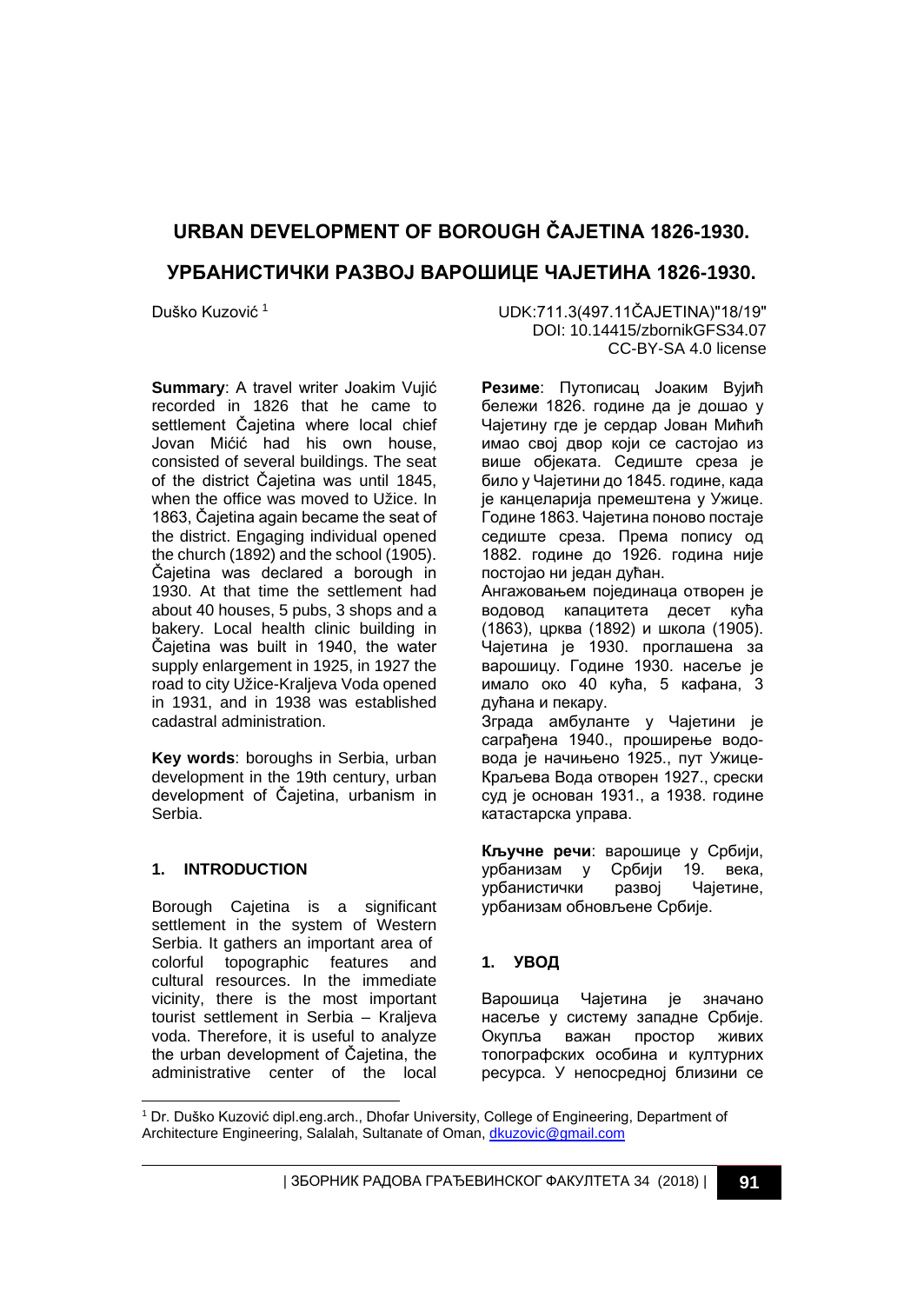community. The center, although it has a great historical significance, spatially and economically lags behind the tourist center. Literature on the subject of this work was created by Stojan Obradović (Obradović, 1858), Felix Kanic (Kanic, 1985), Jovan Cvijić (Cvijić, 1931), Oto Dubislav Pirh (Pirh, 1983), Joakim Vujić (Vujić, 1902), Maksim Evgenović (Evgenović, 1877), Novak Živković<br>(Živković. 1979: Živković, 1981; (Živković, 1979; Živković, 1981; Živković, 1984; Živković, 1981; Živković, 2000); Nadezda Pešić- Maksimović (Maksimović- Pešić, 1974), Lj. Mićić (Mićić,), M. Đenić (Đenić, 1987; Đenić, 2007), S. Đenić (Đenić, 1994; Đenić, 2013). This paper studies the area of Čajetina settlement between 1832 and 1930. The aim of the paper is the analysis and specification of the stages in the development of the settlement. The result of the work should help in a better understanding of the urban development of the settlement of Western Serbia during the 19th century.

# **2. DOCUMENTATION**

Joakim Vujić mentioned that in 1826, from the direction of mountain Čigota, he came to Čajetina where the local governor, Jovan Mićić, had his "court" (Vujić, 1902: 15). The court consisted of several objects with a name in accordance with the manner of decoration or purposes: "Colorful house", "Little house" and "Madame house" (Živković, 1981: 76). After defining the state border of Serbia and the Ottoman Empire, it began building border borders and border crossings in the area of Zlatibor. Until autumn 1834, along the border, 4 small wooden border control buildings (Mokra Gora, Jablanica, Sjenice and Ojkovačko brdo) were built, with a total border length of 21 hours. Quarantine was built in 1836 in village Mokra Gora, and served as a road to Herzegovina and the Adriatic coast.

налази најважније туристичко насеље у Србији – Краљеве воде.<br>Стога је корисно анализирати Стога је корисно анализирати<br>урбанистички развој Чајетине. урбанистички развој административног центра локалне заједнице. Центар, мада има велики историјски значај просторно и по економској снази заостаје за туристичким центром. Литература за тему којом се бави овај рад је настала од стране Стојана Обрадовића (Обрадовић,1858), Феликс Каница (Каниц, 1985), Јована Цвијића (Цвијић, 1931), Ото Дубислав Пирх (Пирх,1983), Јоакима Вујића (Вујић, 1902), Максима Евгеновића (Евгеновић, 1877), Новак Живковић (Живковић,1979; Живковић, 1981; Живковић, 1984; Живковић,1981; Живковић, 2000), Надежда Пешић-Максимовић (Максимовић-Пешић, 1974), Љ. Мићић (Мићић,1925), М. Ђенић (Ђенић, 1987; Ђенић, 2007), С.Ђенић (Ђенић,1994; Ђенић,2013). Овај рад проучава простор насеља Чајетина у периоду 1832. - 1930. године. Циљ рада је анализа и спецификација етапа у развоју насеља. Резултат рада треба да помогне у бољем разумевању урбанистичког развоја насеља западне Србије током 19. века.

# **2. ДОКУМЕНАТЦИЈА**

Јоаким Вујић помиње да је 1826. године из правца Чиготе дошао у *"Мићићеву Чајетину"* где је сердар Јован Мићић имао свој *"двор"*  (Вујић,1902:15). Двор се састојао из више објеката са именом у складу са начином декорације или намене: "Шарени конак", "Мали конак" и "Госпођин конак" (Живковић, 1981:76). Након дефинисања државне границе Србије и Отоманске империје, приступило изградњи<br>граничних караула и граничних граничних караула и прелаза на простору Златибора. До јесени 1834. године, дуж границе, изграђене су 4 мале дрвене карауле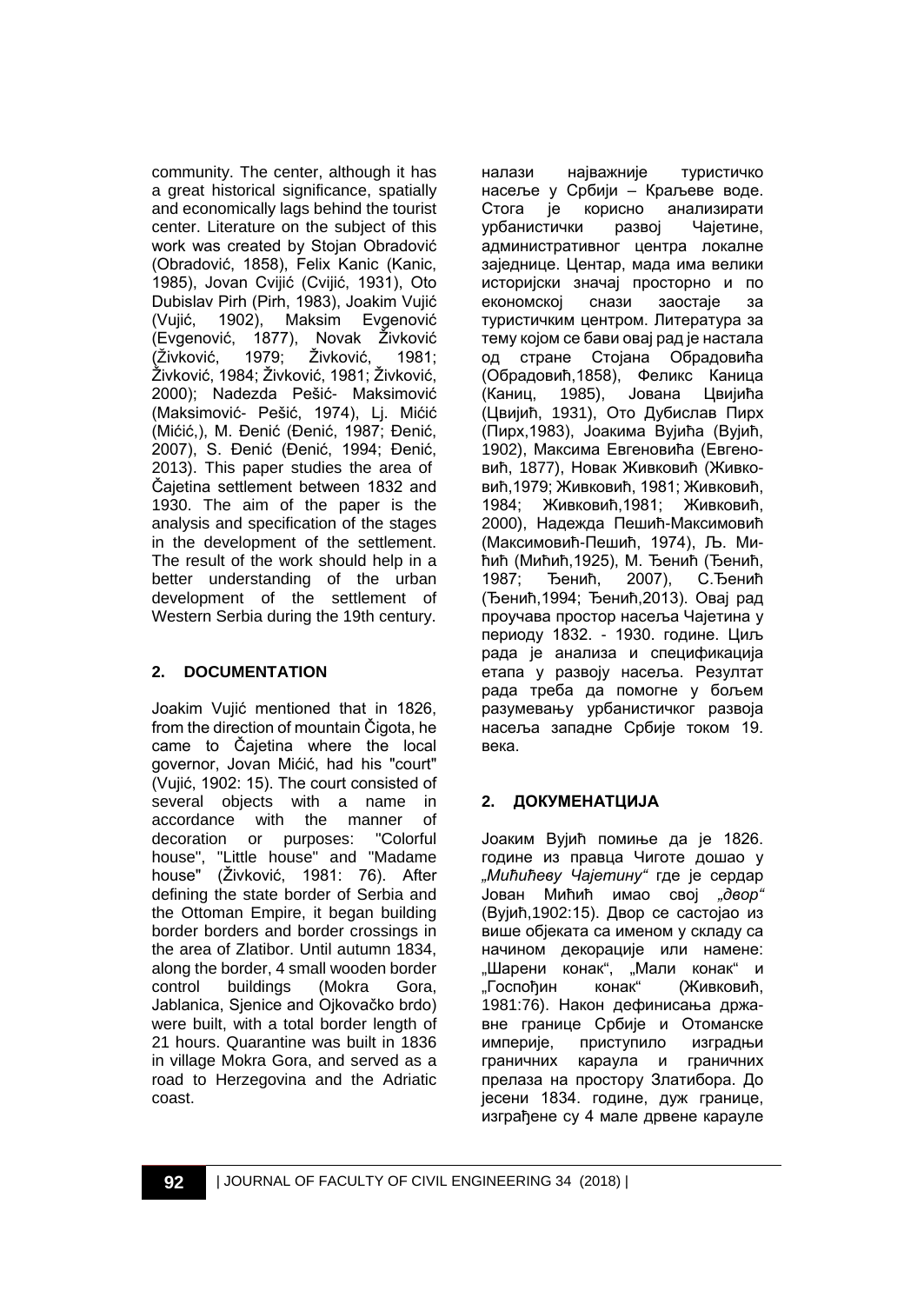Settlement Čajetina, until the arrest of Jovan Mićić, was an important place in the region. The settlement was the seat of the district until 1845, when the office was moved to Užice (by decision of the Government). Then begins the decline of Čajetina as a settlement. In the period, when the settlement was in the disadvantage of the authorities, the possibility was considered to move the center of the district to the village of<br>Sliivovica or Mačkat. In 1860, Sljivovica or Mačkat. In 1860, negotiations began with the successors of the property of serdar Mićić to buy<br>back the buildings of the late the buildings of the late Wednesday for the office of the administration. The commission estimated the value of the property at 590 Dinar kingdoms. The property was gathered on October 10, 1860. For 500 and 357 ducats were invested in the renovation. Serdar's mehana in the settlement was adapted in 1860 to the district offices. Seventies of the 19th century built two ground-floor buildings for the accommodation of officers. With the return of Obrenović to the power begins the redevelopment of the settlement. In 1863, Čajetina again becomes the center of the region. In the same year, a water supply system was built for ten houses (how many settlements there were then).

Catering was a characteristic economic activity. Priest Dimitrijević rented a quarantine catering facilite in Mokra Gora. After a certain Kovačević in the village of Šljivovica without a permit opened a a tavern, the local chief was relieved of duty. Until the First World War, in Čajetina four catering facilities worked. In the Zlatibor villages one mehana worked (mostly along the roads): there were 2 mehanas on the road city Užice-Vardište, and one in villages Kremna, Mokra Gora, on the road Bela Zemlja-Kokin Brod, and in villages Bela Reka, Ljubiš, Sirogojno, Drenova and Rožanstvo. During 1910, the one han was built in village Rujno. With the shops was a different situation. According to the census of 1882, there

(Мокра Гора, Јабланица, Сјениште и Ојковачко брдо), укупне дужине 21 час хода. Карантин је изграђен 1836. године у Мокрој Гори, и служио је за путни правац ка Херцеговини и Приморју.

Чајетина је, до хапшења Јована Мићића, била важно насеље у срезу. Насеље је било седиште среза до 1845. године када је (одлуком Владе) канцеларија премештена у Ужице. Тада почиње опадање Чајетине као насеља. У периоду када је насеље било у немилости власти, разматрана је могућност да се центар среза премести у село Шљивовицу или Мачкат. Године 1860. су почели преговори са наследницима имовине сердара Мићића да се зграде покојног средара откупе за среску канцеларију. Комисија је проценила вредност имовине на 590 царских<br>дуката. Имовина је окупљена дуката. Имовина је 10.10.1860. године за 500, за реновирање је уложено 357 дуката. Мићићева кафана у насељу је 1860. године адаптирана за канцеларије среза. Седамдесетих година 19. века подигнуте су две приземне зграде за смештај службеника. Са повратком Обреновића на власт почиње поновни развој насеља - 1863. године Чајетина поново постаје седиште среза. Исте године се гради водовод капацитета за десет кућа (колико је тада бројало насеље).

Механе су биле карактеристична привредна активност. Поп Димитријевић је узео под закуп механу при карантину у Мокрој Гори. Након што је извесни Ковачевић у селу Шљивовица без дозволе отворио механу, кмет је разрешен дужности. До Првог светског рата у Чајетини су радиле четири механе.

У златиборским селима је радила по једна механа (углавном поред путева): на путу Ужице-Вардиште било је 2 механе, а по једна у Кремнима, Мокрој Гори, на путу Бела Земља-Кокин Брод, у Белој Реци, Љубишу, Сирогојну, Дренови и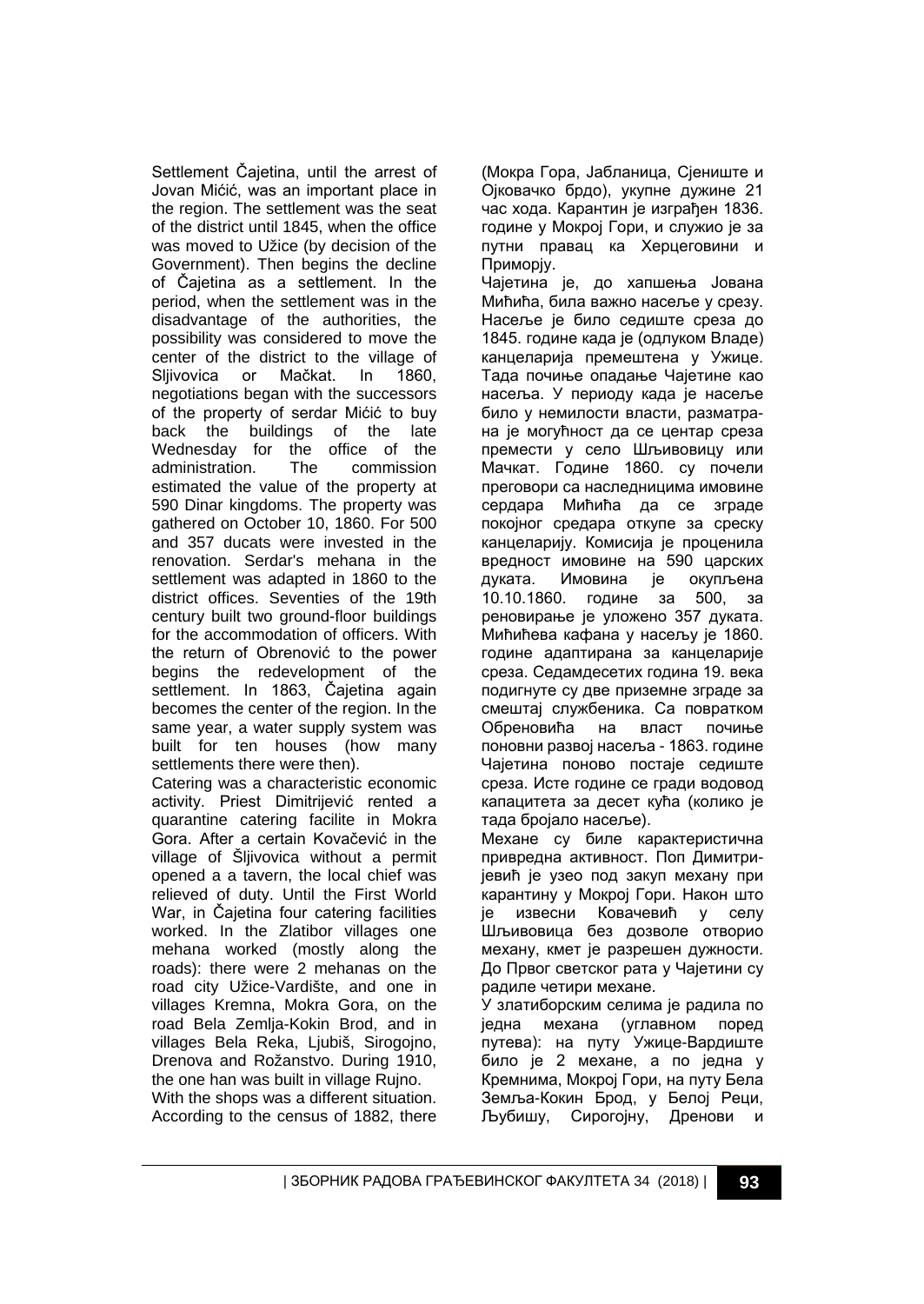was no shops in the territory of the mountain Zlatibor. By that time, trade was carried out in shops. Only in 1926 was the first store opened. The direction of caravan movements depended on the cargo, because on the market was not always the same interest. The caravans passing through Zlatibor along the road from the direction of Herzegovina and<br>Primorie came to the following came to the mehanas: the first end was under the mountain peak of Čigota, the other end was under the mountain peak Konjoder, the third end was in settlement Čajetina (J. Mićić, J. Smiljanić and R. Đenić), and the fourth one was in city Užice. From Užice caravans traveled through the Markovica crossing towards Kragujevac, and through the passage of Bukovo to Valjevo / Belgrade. (Đenić, 1972: 59).

During the attack of the Ottoman Empire on the quarantine in Mokra Gora in 1876, the whole complex, mehana and 60 houses were set on fire. The proposal for the extension of quarantine, consisting of a defensive line with a significant number of underground rooms - was not accepted. The reconstructed settlement was characterized by a system of long barracks which the military crew, officials and workers were placed in. (Živković, 1981: 78)

In 1878, the chief of the district addressed to the chief of Užice district about the problem of robbery. The robbers received and hid the villages. With the intention to reduce banditry, the state administration has decided to gather scattered houses of each village into a group. For example, the plan was to move complete Dobroselica village from the existing 4-5 places to a one new location (and based on the Law of 23.10.1871). For the said action, the chief asked for the permission of the minister of internal affairs (Đenić, 1972: 25).

Request of surrounding villages from 24.7.1868. to open the school in the quarantine, was approved next year (by that time, the school worked in a private Рожанству. Током 1910. године саграђена је кафана Рујно.

Са продавницама је била другачија слика него са кафанама. Према попису из 1882. године на територији златиборског среза није постојала ни једна продавница. Продајом до тада углавном су се бавиле кафеџије. Тек 1926. године је отворена прва продавница. Правац кретања каравана зависио је од товара јер за робу није свуда владало једнако интересовање. Каравани који су пролазили преко Златибора, дуж друма из правца Херцеговине и Приморја, наилазили су на следеће конаке: први конак је био под планинским врхом Чигота, други конак је био под планинским врхом Коњодер, трећи конак је био у Чајетини (кафане Јована Мићића, Ј. Смиљанића и Р. Ђенића), а четврти конак је био у граду Ужицу. Из Ужица каравани су путовали преко превоја Марковица према Крагујевцу, и преко превоја Букови ка Ваљеву / Београду. (Ђенић,1972:59).

Током напада војске Отоманске империје на карантин у Мокрој гори 1876. године запаљен је цео комплекс, механа и 60 кућа. Предлог проширења карантина, који се састојао од одбрамбеног шанца са већим бројем подземних соба - није прихваћен. Обновљено насеље је карактерисао систем дугих барака у којима је смештена војна посада, чиновници и радници. (Живковић, 1981:78)

Начелник среза се 1878. године обратио начелнику Ужичког округа у вези проблема разбојништава. Разбојнике су примала и скривала села. Са намером са смањи разбојништво државна управа је одлучила да прикупи раштркане куће сваког села у групу. На пример, план је био да се све куће села Доброселица преселе са постојећа 4- 5 места на нову локацију (а на основу Закона од 23.10.1871). За наведену акцију начелник је тражио дозволу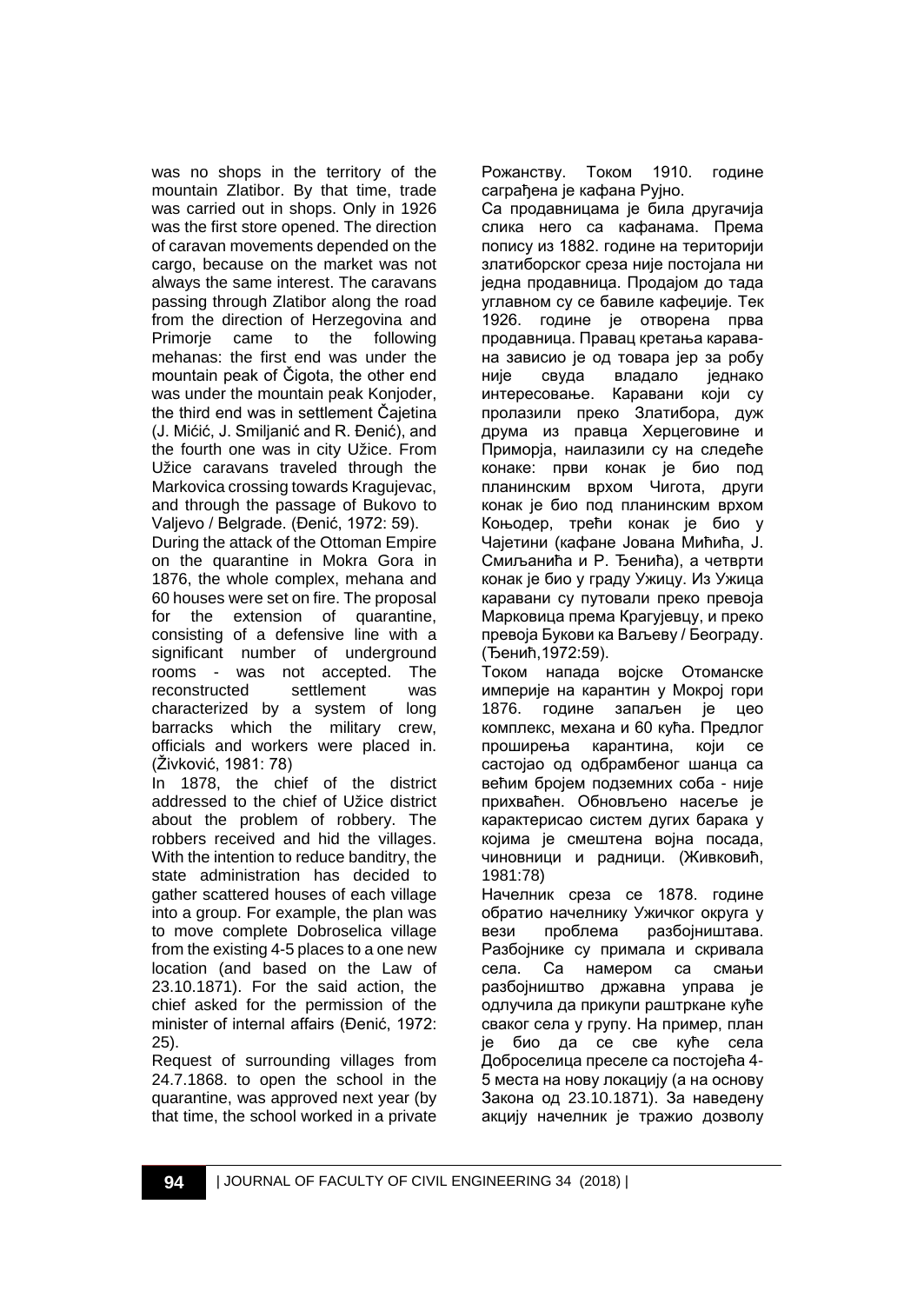house). The school building was completed in 1872. The school in Čajetina was opened in 1886 (until then the classes were conducted in the municipal courtroom). The village of Kremna started the action for permission to build a school in 1881. In 1900, a fountain for the happy salvation of King Milan, was built. The engagement of Sreten Mićić opened the church in the settlement. The administration of the Banovina in 1940, approved a loan for raising a health clinic in Čajetina (but it was only completed after the Second World War). Repair and extension of the water supply system was carried out in 1925. The Užice-Kraljevo Voda road was opened in 1927. The Local Court was established in 1931 and in 1938 a cadastral administration was opened. In 1930, Čajetina applied to the Ministry of the Interior that the settlement be proclaimed a town, and in November of the same year the application was accepted. At the moment of proclamation for the borough, the settlement had about 40 houses, 5 bars, bakery and 3 shops (Đenić, 1972: 110).

# **3. CONCLUSION**

A travel writer Joakim Vujić in 1826, recorded the settlement of Čajetina. In it, local prince Jovan Mićić had a household consisting of several buildings. The seat of the district of Čajetina remained until 1845, with the decision of the regime, the headquarters of the local administration unit was moved to Užice. After that, a difficult period in the development of Čajetina begins. With the return of Obrenović royal family to the power begins the redevelopment of the settlement. In 1863, Čajetina became the seat of the district again. According to the census of 1882, there was not a single store in the territory of the Zlatibor region. By that time, they had mostly dealt with taverns. The engagement of citizen opened the church (1892) and the school (1905). In

министра унитрашњих послова, (Ђенић,1972:25)

Захтев околних села од 24.7.1868. године да се при карантину отвори школа, одобрен је наредне године. До тада школа је радила у приватној кући. Зграда школе је завшена 1872. године. Школа у Чајетини је отворена 1886. године (до тада настава се изводила у општинској судници). Село Кремна је покренуло акцију 1881. године ради одобрења за изградњу школе (на локацији Збориште). Године 1900. подигнута је чесма за срећно спасење краља Милана у Видовданском атентату. Ангажовањем Сретена Мићића отворена је црква у насељу. Управа Дринске бановине 1940. године одобрила је кредит за подизање здравствене амбуланте у Чајетини (али је завршен тек након Другог светског рата). Поправка и проширење водовода извршена је 1925. године. Пут Ужице-Краљева Вода отворен је 1927. године. Срески суд је основан 1931. године а 1938. године отворена катастарска управа. Чајетина је 1930. године поднела молбу Министарству унутрашњих послова (новембра исте године молба је усвојена) да насеље буде проглашено за варошицу. У тренутку проглашења за варошицу, насеље је имало око 40 кућа, 5 кафана, пекару и 3 дућана (Ђенић, 1972:110).

#### **3. ЗАКЉУЧАК**

Јоаким Вујић бележи 1826. године да је дошао у насеље Чајетина. У њему је Јован Мићић имао домаћинство које се састојало из неколико објеката. Седиште среза насеље Чајетина је остала до 1845. године када је, одлуком режима, седиште премештено у Ужице. Након тога почиње тежак период у развоју Чајетине. Са повратком Обреновића на власт почиње поновни развој насеља. Године 1863. Чајетина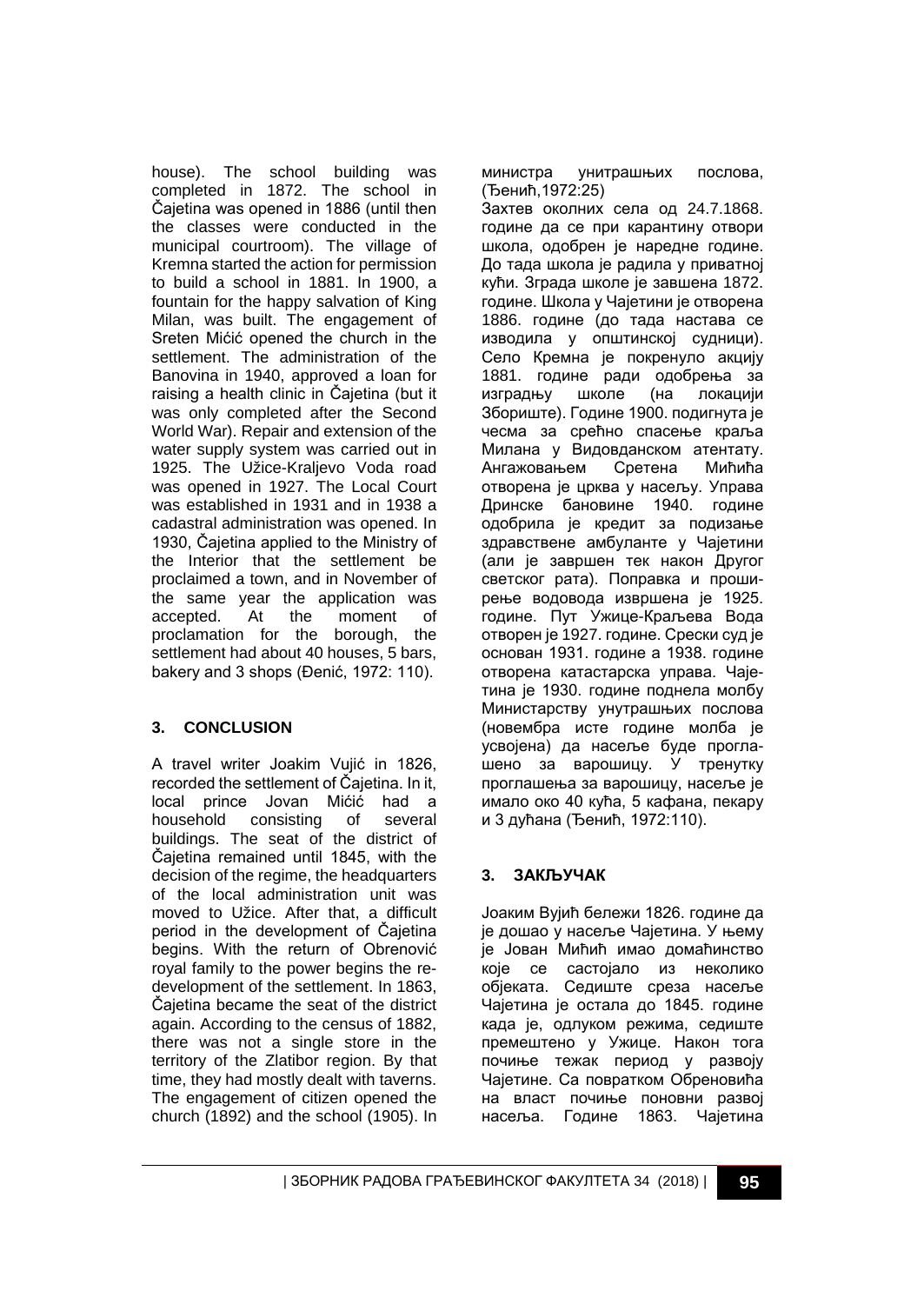1930, Čajetina was proclaimed in a borough. At that time the settlement had about 40 houses, 5 bars and bakeries and 3 shops.

поново постаје седиште среза. Према попису из 1882. године на територији златиборског среза није постојао ни један дућан. Продајом до тада углавном су се бавиле кафане.<br>Ангажовањем Сретена Мићића Ангажовањем отворена је црква (1892.) и школа (1905.). Чајетина је 1930. проглашена за варошицу. У том тренутку насеље је имало око 40 кућа, 5 кафана и пекара и 3 дућана.



Слика 01. Скица конака и помоћних грађевина сердара Јована Мићића (1860) Figure 01. Sketch of house and auxiliary buildings of J. Mićić (1860)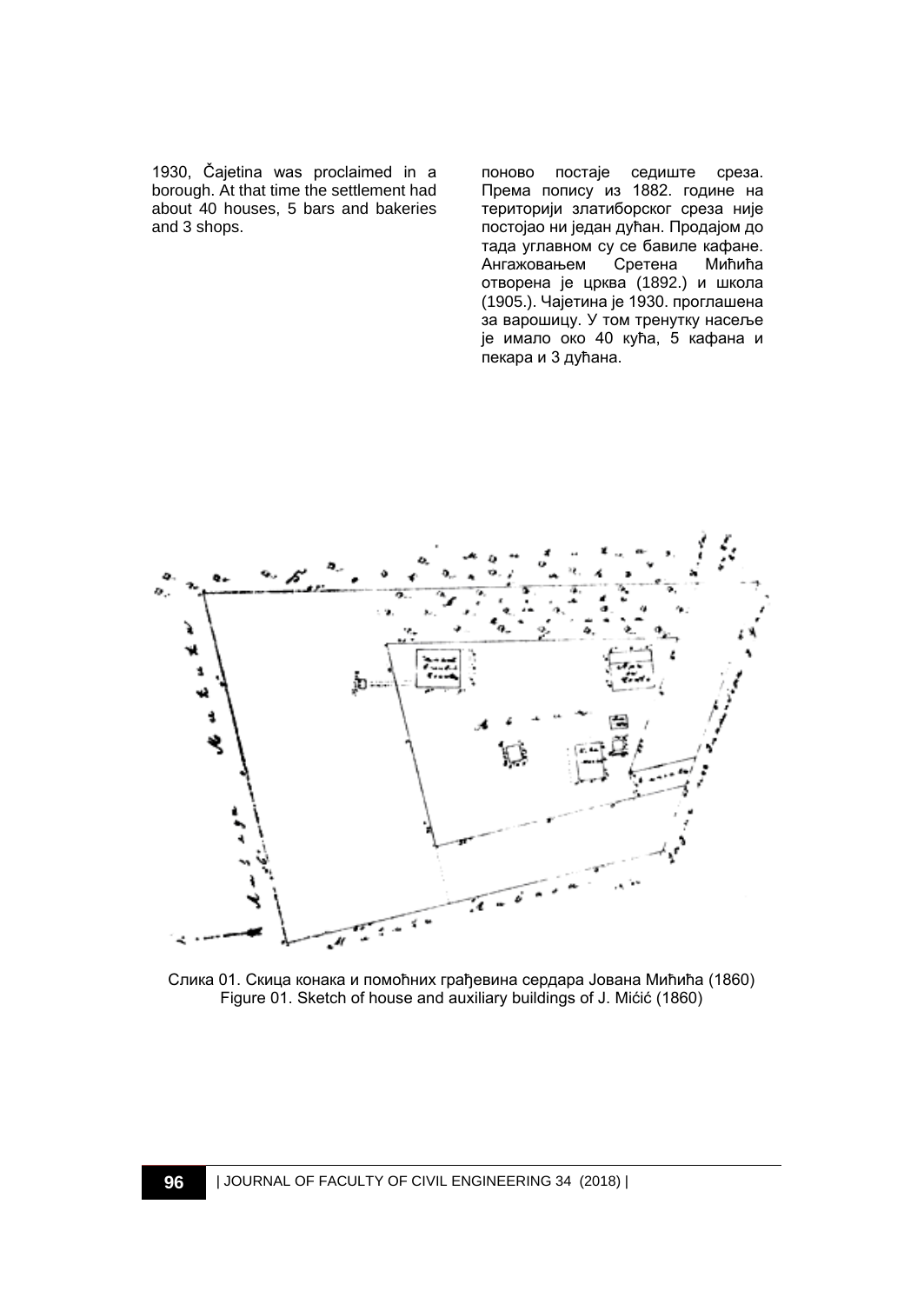

Слика 02. Конак сердара Јована Мићића саграђен почетком 19. века Figure 02. House of serdar Jovan Mićić built at the begining of 19th century



Слика 03. Чајетина око 1916. године Figure 03. Čajetina, about 1916.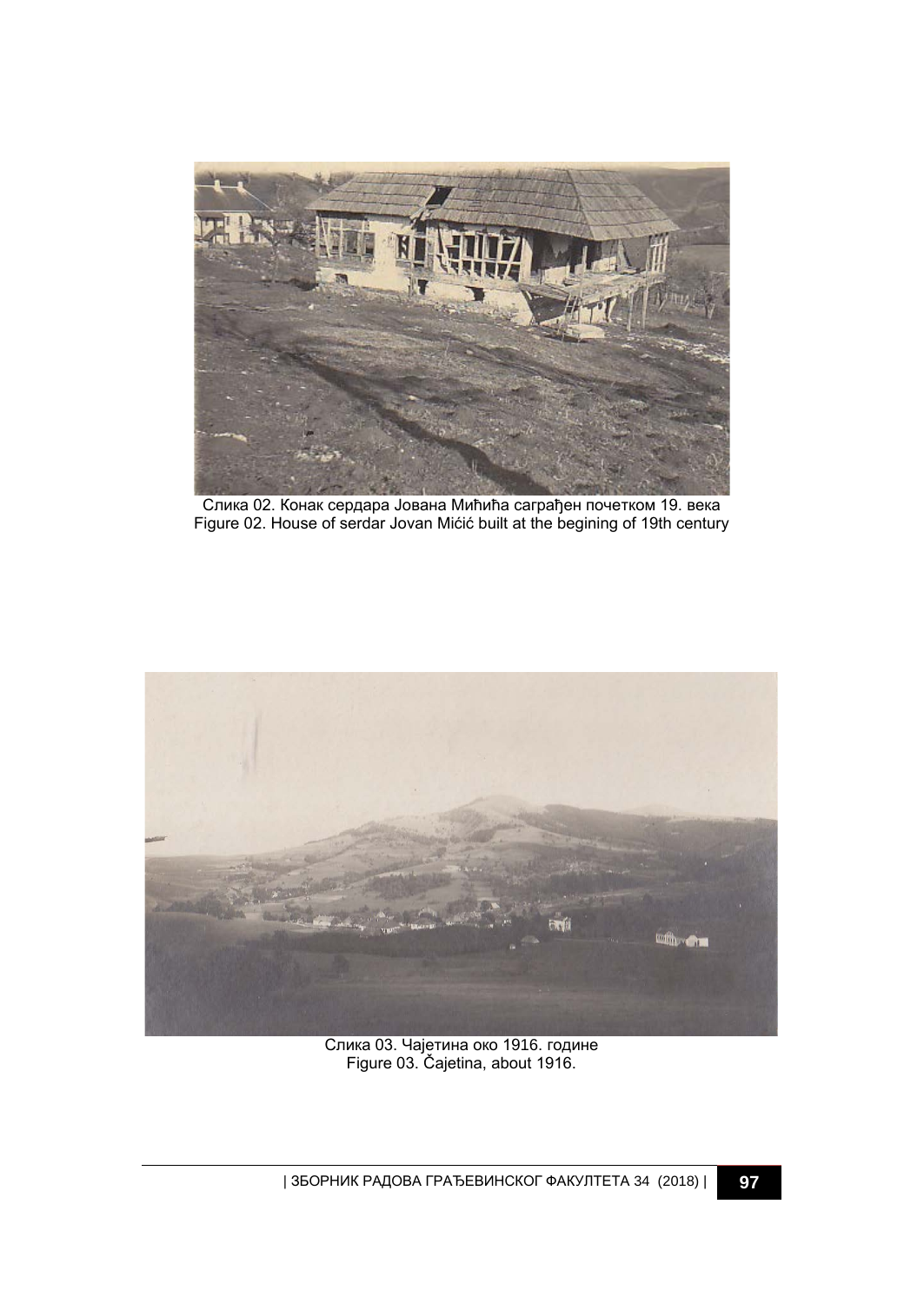

Слика 04. Чајетина, око 1920. године Figure 04. Čajetina, about 1920.



Слика 05. Чајетина, око 1920. године Figure 05. Čajetina, about 1920.